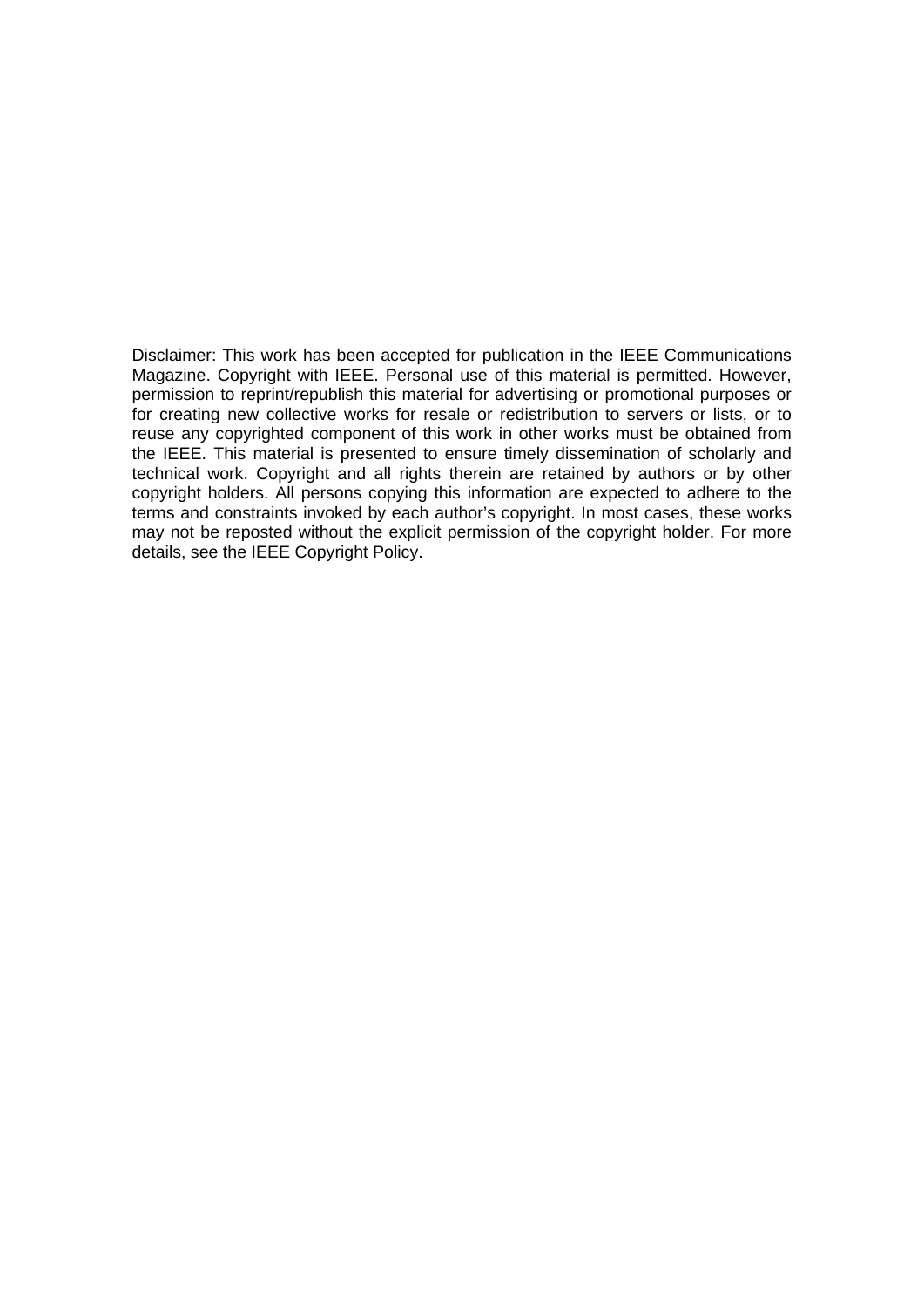# **Experimental Evaluation of Multi‐Hop Cellular Networks using Mobile Relays**

J. Gozalvez and B. Coll‐Perales

UWICORE, Ubiquitous Wireless Communications Research Laboratory, http://www.uwicore.umh.es Miguel Hernandez University of Elche, Avda. de la Universidad, s/n, 03202 Elche, Spain j.gozalvez@umh.es, bcoll@umh.es

**Abstract‐** Future wireless networks are expected to provide high bandwidth multimedia services in extended areas with homogeneous Quality of Service (QoS) levels. Conventional cellular architectures might not be able to satisfy these requirements due to the effect of surrounding obstacles and the signal attenuation with distance, in particular under Non Line of Sight (NLOS) propagation conditions. Recent studies have investigated the potential of Multi‐ hop Cellular Networks (MCNs) to overcome the traditional cellular architecture limitations through the integration of cellular and ad‐hoc networking technologies. However, these studies are generally analytical or simulation‐based. On the other hand, this paper reports the first experimental field tests that validate and quantify the benefits that MCNs using mobile relays can provide over traditional cellular systems.

## **1. INTRODUCTION**

Cellular systems have significantly evolved over the past decades with the emergence of new and efficient radio access technologies, and the implementation of advanced techniques to increase the network capacity and support higher data rates. The cellular architecture has also evolved with the introduction of 3.5G and 4G standards, although the evolution has been generally confined to the traditional infrastructure‐centric architecture where each Mobile Station (MS) directly communicates with the Base Station (BS). Single-hop cellular architectures currently fail to efficiently provide homogeneous QoS levels across the cell coverage area, mainly due to the effect of surrounding obstacles and the signal attenuation with the distance that result in lower QoS levels at cell boundaries or shadow areas. These limitations can be partially overcome by increasing the number of BSs and improving the spatial reuse of the scarce spectrum resources, although this approach can have a significant economic cost and face social rejection against the deployment of additional BSs. An important novelty was introduced by the LTE‐Advanced standard through the integration of relaying techniques into cellular systems [1]. Relaying techniques are expected to significantly improve the system capacity and user-perceived QoS through the substitution of longdistance, and generally NLOS, cellular links by various multi‐hop links with improved link budgets [1]. Although there are still significant challenges to be solved, the integration of relaying techniques into cellular systems represents a significant step towards overcoming the fundamental communication and radio propagation limits of traditional single‐hop cellular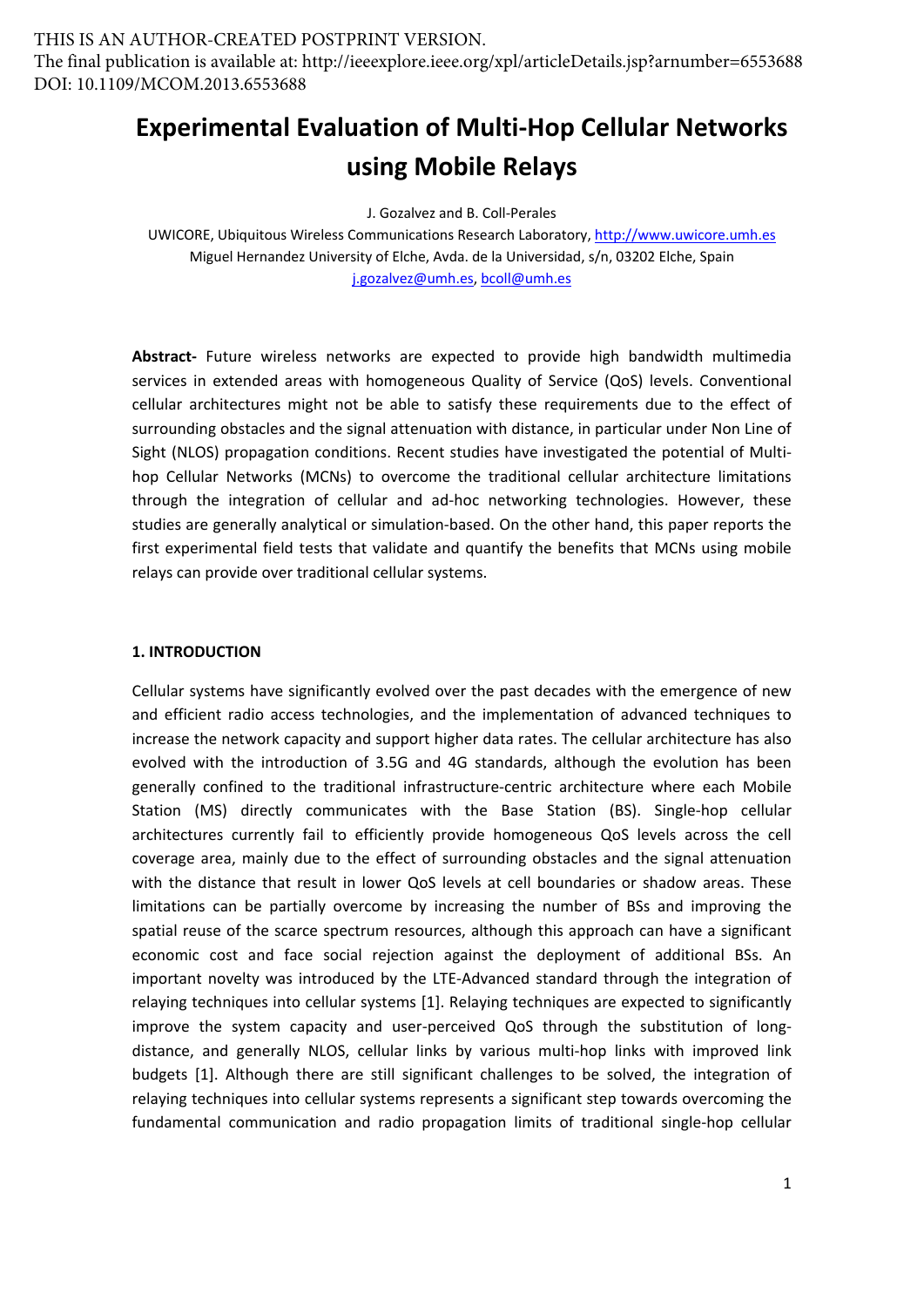architectures that make the provision of homogenous and high QoS levels across the coverage area difficult.

The integration of relaying techniques into cellular systems, usually referred to as Multi-hop Cellular Networks (MCNs), can be accomplished using either Fixed Relays (MCN‐FR) or Mobile Relays (MCN‐MR). Initial activities in LTE‐Advanced have mainly focused on fixed and strategically located relaying stations [2]. On the other hand, MCN‐MR networks use MSs to support the ad‐hoc relaying capabilities in a collaborative operational framework. As a result, MCN‐MR networks are characterized by a lower deployment cost but a higher management complexity. However, exploiting the communications and computing capabilities of mobile terminals offers new connectivity opportunities and future perspectives for MCN‐MR networks [3]. First studies have investigated the benefits that MCN-MR networks can provide over traditional cellular architectures in terms of capacity, cell coverage, network scalability, infrastructure deployment cost, power consumption and energy efficiency [3, 4, 5]. However, these studies are either analytical or based on simulations, and there is yet the need to experimentally validate the benefits of MCN‐MR technologies. In this context, this paper presents the first experimental evaluation of MCN‐MRs through field tests using commercial cellular networks.

#### **2. mHOP: MCN‐MR EXPERIMENTAL TESTBED**

Different experimental studies have analysed the integration of cellular and ad‐hoc networking technologies, although to date none has focused on MCN‐MRs. An interesting development is the release of Qualcomm's FlashLinq solution [6] enabling mobile devices to discover automatically neighboring terminals and communicate with them without infrastructure support. FlashLinq targets device-to-device communications, and not multi-hop cellular communications. The first experimental evaluation of MCN technologies is reported in [2], where the authors present a prototype based on the LTE-Advanced standard and using fixed relays. The conducted experiments demonstrate that MCN‐FR systems can significantly improve the coverage and capacity of cellular systems. The study also confirms the need to strategically locate the fixed relay nodes at the cell edge under LOS conditions to the BS in order to maximise capacity and end‐user QoS.

Despite the increased interest in MCN technologies, to the authors' knowledge, there has not yet been an experimental evaluation of MCN-MR systems. In this context, the UWICORE Laboratory at the Miguel Hernandez University of Elche (Spain) has implemented mHOP, the first MCN testbed based on mobile relays<sup>1</sup>. mHOP was implemented to investigate the benefits of MCN‐MR over traditional cellular systems, and the conditions under which such benefits can be obtained. As a result, the platform includes an MCN-MR link and a conventional single-hop cellular link to allow for their performance comparison using software monitoring tools. Figure 1 illustrates the architecture of the mHOP testbed which currently focuses on downlink transmissions. The figure shows that the destination node can be reached from the BS through the traditional single‐hop cellular link, or through the MCN‐MR link. The MCN‐MR link requires access to the cellular infrastructure through a hybrid Mobile Node (MN) capable of forwarding

 $<sup>1</sup>$  The testbed here described is an evolution of the platfom initially presented in [7].</sup>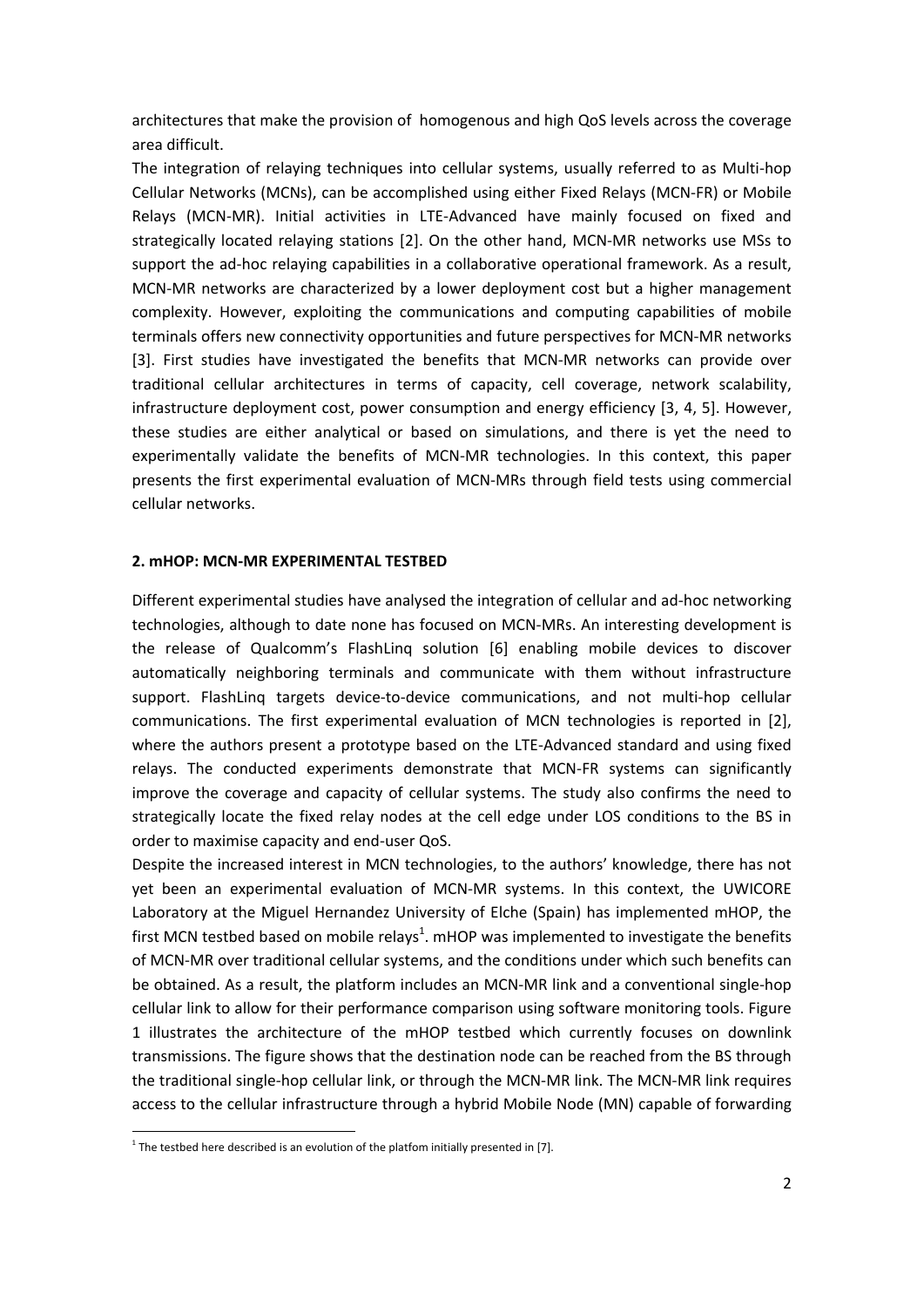cellular data in real‐time to the destination node. In particular, the hybrid MN forwards the data to the destination node using other mobile ad-hoc nodes as relay nodes. The mHOP MNs include the necessary software tools to monitor the operation and QoS of the multi-hop forwarding process.



Figure 1. mHOP platform

# **2.1. Cellular Connectivity**

The mHOP platform includes cellular connectivity into the hybrid MN and the destination MN using a Nokia 6720c handset. The Symbian‐based terminal supports GSM/GPRS and UMTS/HSDPA, and incorporates the Nemo Handy application (http://www.anite.com). Nemo Handy is a professional network testing tool used to extensively monitor in real‐time the operation of cellular networks. It provides a large set of parameters and measurement data captured over voice and video calls, FTP/HTTP data transfers, iPerf testing, HTML/WAP browsing, video streaming, SMS/MMS messaging, e‐mail and ping services. Nemo Handy also allows storing the monitored parameters for post‐processing using Nemo Outdoor. Nemo Outdoor offers a valuable set of key performance indicators, e.g. throughput, BLER (Block Error Rate) or RSSI (Received Signal Strength Indication), that have been very valuable to analyze the cellular QoS in mHOP. Another important feature of Nemo Handy is the possibility to lock the cellular connection to a specific radio access technology and BS. This feature facilitated a more stable testing environment in order to compare single‐hop cellular and MCN‐MR connections. Finally, Nemo Handy also provides spatial and time synchronization through an external GPS connected via Bluetooth. The GPS data has been used to track the MS position and geo‐ reference all the performance measurements.

# **2.2. Ad‐Hoc Connectivity**

mHOP ad‐hoc MNs consist of laptops transmitting over IEEE 802.11. In addition to their built‐in wireless interface, the laptops have been equipped with a Wireless ExpressCard integrating the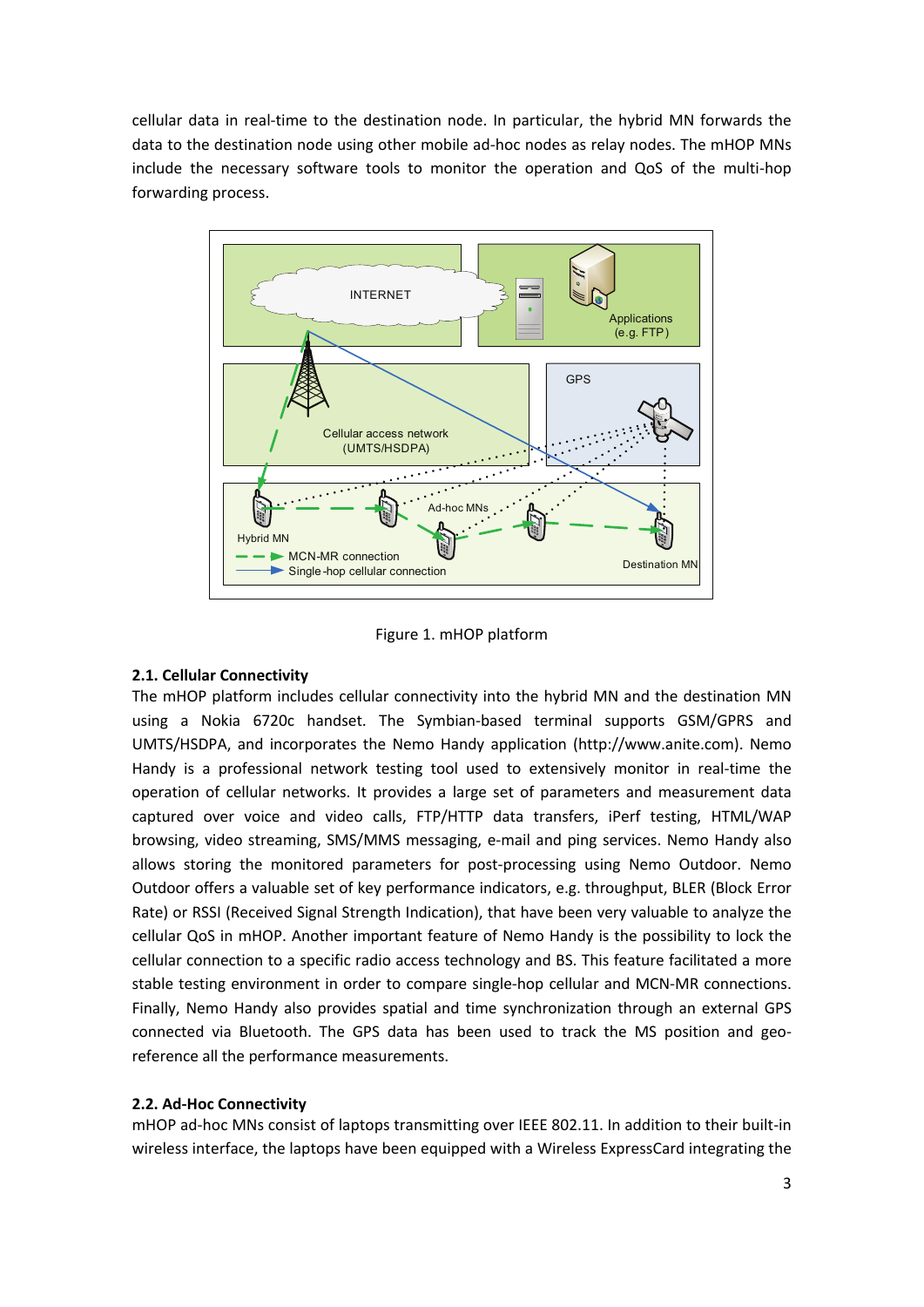AR9280 Atheros chipset. The laptops use their Wireless ExpressCard for ad‐hoc transmissions, and they monitor the transmitted and received packets using both their built-in wireless interface and a virtual interface created using the Wireless ExpressCard. The laptops have also been equipped with an USB GPS receiver that, together with the Network Time Protocol (NTP), allows time-synchronizing all mHOP devices. In addition, the GPS is used to geo-reference all the logged radio measurements.

The ad-hoc MNs operate under Linux using the Ubuntu 10.04 distribution that includes the Linux Kernel 2.6.32. This solution was chosen due to the availability of open tools to configure parameters at the 802.11 physical and MAC layers. In particular, mHOP uses the *Compat‐ Wireless* and *iw* packages to configure the wireless interfaces. These packages are used to: 1) create the ad‐hoc network that mHOP ad‐hoc MNs will join to establish the MCN‐MR end‐to‐ end connection, 2) configure the built-in wireless interface, and 3) configure the Wireless ExpressCard's virtual interface in monitor mode. The ad‐hoc MNs incorporate a packet sniffer software developed at UWICORE to capture 802.11 traffic. The sniffer uses the open source *libpcap* library provided by Linux and employed in tools such as Wireshak/T‐Shark or Kismet. Having access to the raw captured packets allows a much faster and customized filtering and post-processing than using certain network testing tools. The ad-hoc MNs time- and georeference all the captured packets using a USB‐based GPS module and a simple application developed (using the Linux *libgps* library) to collect the time, latitude and longitude with a refresh periodicity of 1Hz.

The hybrid MN is an ad-hoc MN that also acts as a gateway between the cellular and 802.11 multi-hop ad-hoc links. To this aim, the hybrid MN is also implemented on a laptop with all previously described 802.11 features, and uses a Nokia 6720c terminal as modem to provide the cellular link required in MCN‐MR connections. The hybrid MNs' routing tables have been modified to allow for the real-time forwarding of information from the cellular to the multihop ad-hoc 802.11 links. Finally, the hybrid MN includes two GPS receivers and the cellular and ad-hoc software monitoring tools previously described.

#### **3. EXPERIMENTAL MCN‐MR PERFORMANCE EVALUATION**

This section reports the first experimental MCN‐MR field trials over commercial live cellular networks. Orange Labs in Spain supported the field trials conducted over different locations in the city of Elche (Spain). The locations were chosen to identify and evaluate the conditions under which MCN‐MR technologies can overcome the limitations of traditional single‐hop cellular systems.

The field trials consider downlink transmissions from a local FTP server located at the UWICORE Laboratory. The cellular links are configured to operate over HSDPA, and the ad‐hoc ones over 802.11g at 2.4GHz (maximum bit rate of 54Mbps)<sup>2</sup>. It is important to note that the testing BSs are not barred, and therefore other users might be active. Although this configuration guarantees realistic operating conditions, it requires a careful treatment to

 $2$  The data rate and transmission power are dynamically modified based on the link quality conditions (the maximum transmission power was set to 19dBm).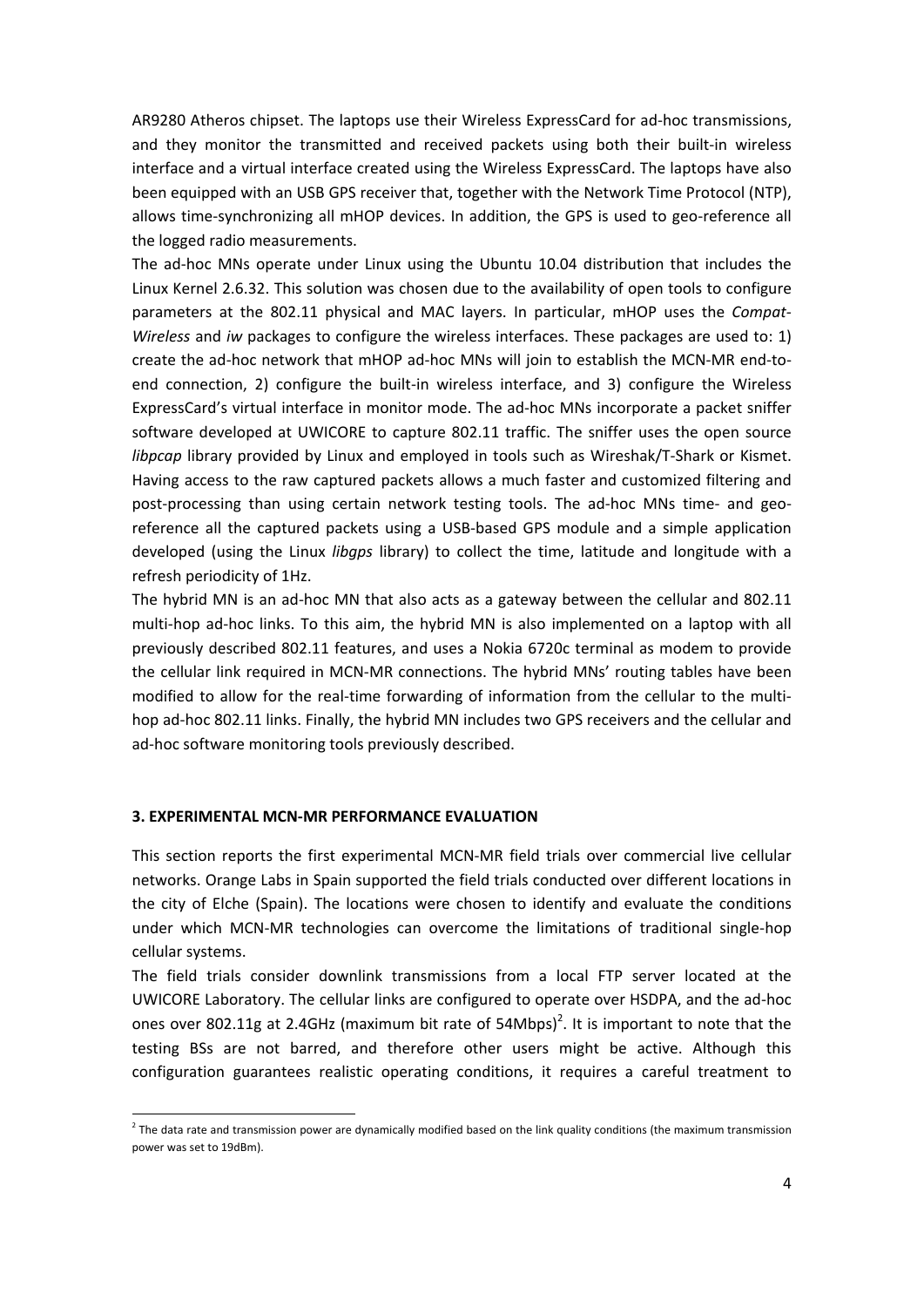adequately interpret the field measurements. Figure 2 depicts the QoS experienced by a single-hop cellular user as a function of the distance to its serving BS (the results are shown as relative performance since the actual measurements have been divided by the maximum value experienced for each parameter during the test). The dotted line represents the percentage of time that the user was assigned radio resources (*usage*), and the dash-dotted line represents the user's Channel Quality Indicator  $(CQI)^3$ . Figure 2 shows that the CQI decreases with the distance to the serving BS. However, the user throughput remains relatively constant despite the degradation of the channel quality conditions. This is the case because the network detects the channel degradation and compensates it by increasing the *usage* of radio resources as the user moves away from the serving BS. This results in the user throughput level being relatively independent of the distance to the serving BS for the measurements reported in Figure 2. However, if the throughput is divided by the *usage* parameter (*normalized throughput* in Figure 2), it is then possible to observe the dependence of the cellular performance with the channel quality (and distance). To reduce the impact of the radio resource management policies on the conducted study, the *normalized throughput* has been selected as the reference parameter.

The field trials have been carried out under diverse configurations combining different number of hops and hop distances. For example, a 3hops‐40m configuration refers to an MCN‐MR connection composed of one cellular link and two 802.11g ad-hoc links, and a distance between MNs of 40 meters. If the tests involve mobility, the MNs approximately maintain the distance during the route. The tests start when the destination node launches a script that executes a file download through the MCN‐MR link. The MCN‐MR link requires that the hybrid MN transforms the transport blocks received through the cellular link to 802.11g packet data units (MAC PDU); the MAC PDU size has been set to 1564 bytes. As a result, the hybrid MN stores the cellular transport blocks in a buffer until an 802.11g MAC PDU is filled. Once the 802.11g packet is formed, the hybrid MN transmits the MAC PDU to the next ad-hoc MN using its 802.11g wireless interface. Ad‐hoc MNs located between the hybrid MN and the destination MN act as relays with the multi‐hop path being predefined at the start of each field trial. Since HSDPA is characterized by lower data rates than 802.11g, the MCN‐MR connection is upper-bounded in performance by its cellular link. For a fair comparison with the single-hop cellular link, and following the observations reported from Figure 2, the MCN‐MR throughput is here reported as the ratio between the MCN‐MR user throughput measured at the destination MN and the usage of the cellular link experienced by the hybrid MN.

<sup>&</sup>lt;sup>3</sup> The HSDPA standard uses CQI estimates to provide an indication of the channel quality and recommend transmission modes (transport block size, number of parallel codes, modulation scheme, etc.). High CQI values indicate good channel quality conditions.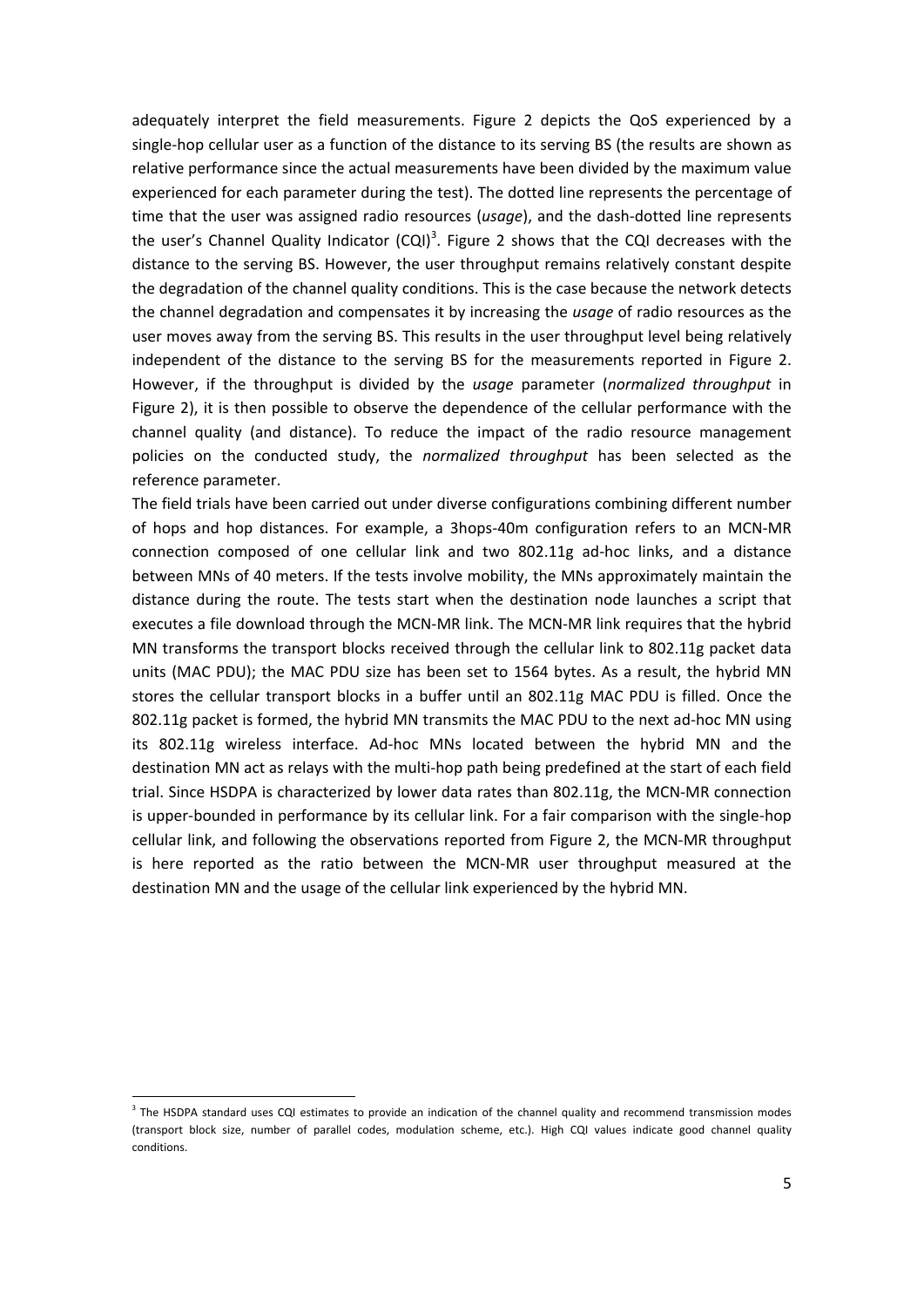

Figure 2. Cellular performance as a function of the distance to the serving BS

#### **3.1. QoS at Large Distances to the Serving BS**

A major motivation behind the development of relaying techniques in cellular systems is the possibility to provide the same QoS experienced by users close to a BS to users at larger distances across the cell area. This can be done by substituting long‐distance and NLOS single‐ hop cellular links by MCN connections using either fixed or mobile relays. To extend the QoS experienced close to the BS to larger distances from the serving BS, multi-hop MCN links need to experience good LOS conditions and/or shorter distances among the communicating nodes. Figure 3 represents the *normalized throughput* experienced by a single‐hop cellular link and MCN‐MR links under various configurations in a typical urban setting. The solid line in Figure 3 represents the *normalized throughput* experienced by a single‐hop cellular user walking away from the BS. As previously discussed, the cellular QoS decreases with the distance as a result of the higher signal losses and lower link quality. The measurements reported in Figure 3 have been obtained using Nemo Handy, which evaluates the cellular QoS every 0.2 seconds. However, the reported measurements are averaged over time periods of one second given the GPS updating rate (1Hz). The cellular HSDPA link can reach data rates above 10 Mbps using various channelization codes (to a maximum of 15) and the 16QAM modulation. However, its performance is very dependent on the link quality conditions, and thereby on the distance between the cellular user and its serving BS. The cellular link used the high level modulation mode (16QAM) and an average of 10 channelization codes close to the BS. As the user walked away from the BS and the channel conditions degraded, the cellular link was characterized by a more robust modulation scheme (QPSK) and a lower number of channelization codes.

Figure 3 also depicts the *normalized throughput* measured at a destination node under three different MCN‐MR configurations consisting of 2, 3 and 4 hops with increasing distances between ad‐hoc MNs from 60 to 120 meters. The location of the destination node was fixed at 780 meters away from the BS. On the other hand, the location of the hybrid MN and ad-hoc MNs vary depending on the MCN‐MR configuration. It is important to note that the higher the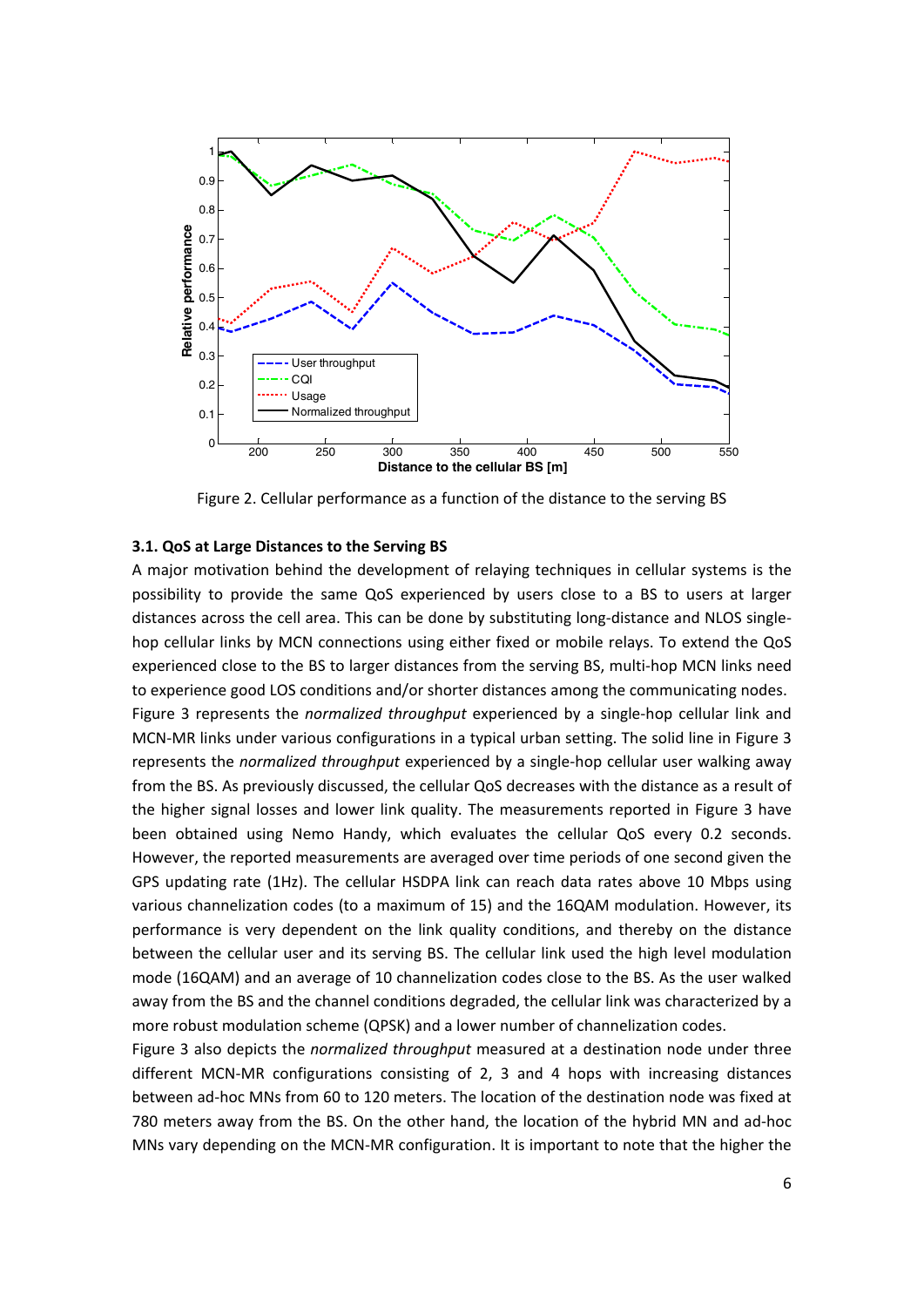number of hops, the closer will be the hybrid MN to the BS, and thereby the higher its cellular QoS. The links between ad‐hoc MNs are characterized by LOS conditions with pedestrians continuously crossing over. As previously explained, the measured MCN-MR performance is generally upper‐bounded by the cellular QoS given the lower HSDPA data rates compared to 802.11g (this was actually the case for the measurements reported in Figure 3). As a result, the destination node achieved the same *normalized throughput* as the hybrid MN for all the analysed MCN‐MR configurations. The *normalized throughput* at the destination node is therefore depicted at the position at which the hybrid MN was located. For example, the destination node located 780 meters away from the BS achieved a *normalized throughput* of approximately 4.2Mbps when operating an MCN-MR link with 4 hops and distances among adhoc MNs of 120 meters. This performance is reduced to 3.5Mbps if the distance among ad-hoc MNs decreases to 90 meters since the hybrid MN is further away from the BS compared to the case in which the distance between ad‐hoc MNs is equal to 120 meters. These experimental results clearly show that MCN‐MR technologies can provide nodes located at large distances from the serving BS with high QoS levels close to those perceived by nodes located close to the serving BS. This will in turn result in a more efficient use of the radio resources.



Figure 3. MCN-MR capacity to improve QoS at large distances from the serving BS

#### **3.2. Coverage Extension**

MCN‐MR networks allow distant nodes to connect to a cellular BS through other relaying mobile nodes. This feature can facilitate extending the radio cell coverage area compared to single‐hop cellular networks, which can be attractive to provide service in shadow areas or disaster areas where part of the infrastructure is temporarily unavailable. The MCN‐MR cell extension capability could also be benificial to balance traffic among neighbouring BSs under traffic congestion scenarios. For example, a node located under a congested cell could connect to the cellular network using a hybrid mobile relay node located at the cell edge of a less congested neighbouring cell.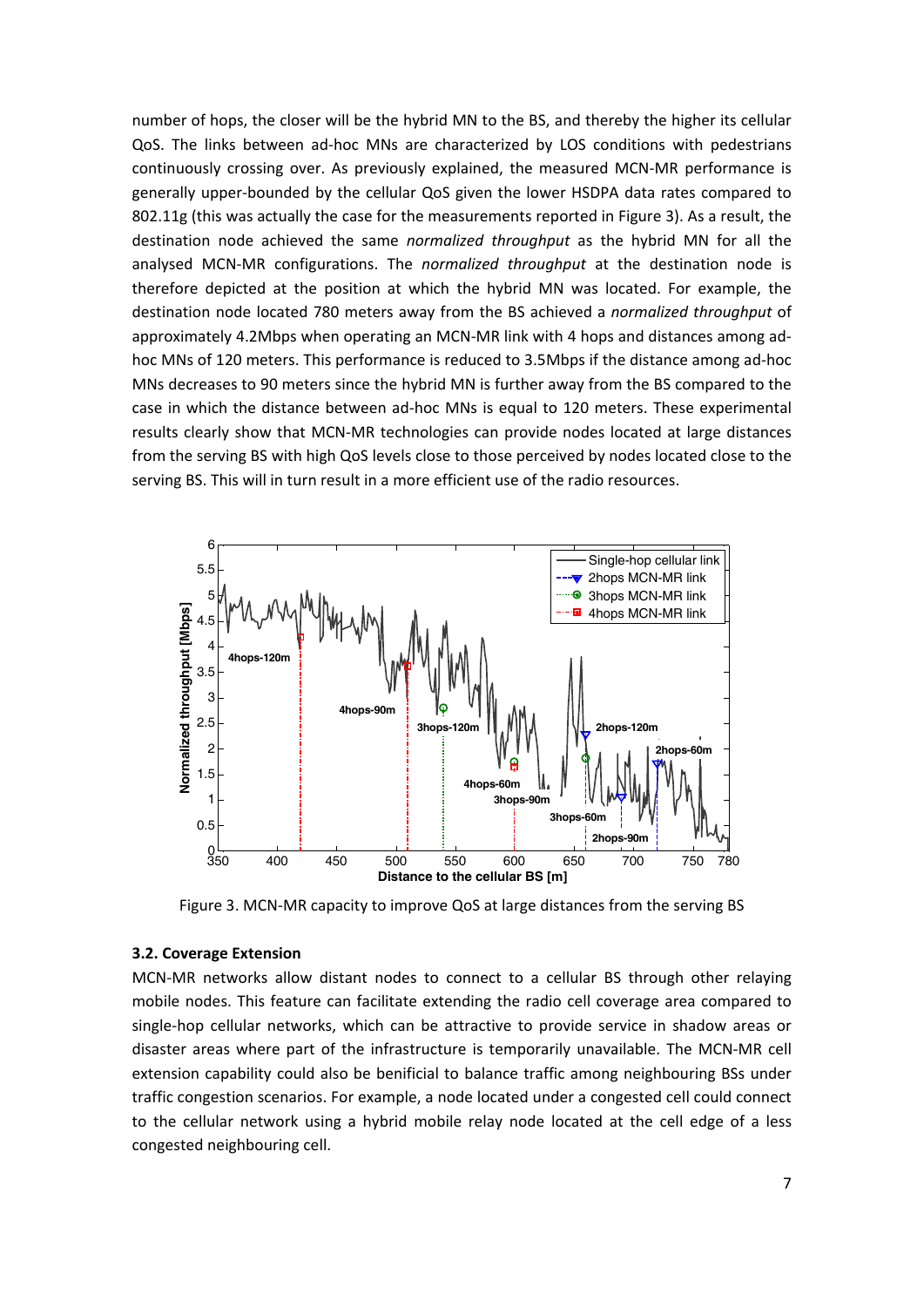To demonstrate the capacity of MCN‐MR technologies to extend the coverage area, initial tests were conducted using the Nemo Handy tool to measure the actual radius of a typical urban cell in the city of Elche. To this aim, the testing MS was forced to connect to the BS under study using Nemo Handy. Figure 4 shows the *normalized throughput* as a function of the distance to the BS. The reported measurements show that the cell radius for the conventional HSDPA single‐hop cellular link is equal to approximately 650 meters. Similarly to the previous section, several MCN‐MR field trials with varying configurations were conducted to verify the capacity to extend the cell radius. In particular, Figure 4 shows the MCN‐MR *normalized throughput* at the mobile destination node when configured with 3 and 5 hops, and a distance between MNs of 60 and 85 meters respectively. The hybrid and ad‐hoc MNs were all located on the same street with the hybrid MN being the closest to the BS and the destination node the farthest<sup>4</sup>. In the case of an MCN-MR link with 3 hops, the hybrid MN was at a distance of 400 meters to the BS at the start of the trial. This distance decreased to 180 meters in the case of an MCN‐MR link with 5 hops. When the destination MN executes the file download, all the MNs move in the direction of the cell boundary to increase the distance to the BS. The download continues until the hybrid MN reaches the cell boundary (cellular coverage is lost). At this point, the destination node is located 120 meters and 340 meters beyond the cell limit (approximately 650 meters) in the case of the 3 hop and 5 hop MCN‐MR links respectively, thereby demonstrating the capacity of MCN‐MR to extend the cell radius compared to conventional single‐hop cellular networks (see Figure 4). In fact, the results depicted in Figure 4 not only highlight the cell extension capability, but also the acceptable QoS levels that MCN‐ MR can provide over the extended coverage areas. As previously discussed, the lower cellular performance typically results in the QoS level experienced by the destination node being similar to that experienced by the hybrid MN. The hybrid MN is closer to the BS in the case of the 5 hop MCN‐MR link than in the case of the 3 hop one. As a result, the 5 hop MCN‐MR configuration provides higher QoS levels than the conventional single‐hop cellular link and the 3 hop MCN‐MR link.

<sup>4</sup> MCN‐MR performance exhibits larger variations than conventional cellular links. This is due to the fact that the mobile nodes had to cross several streets during the experiments resulting in temporary loss of the LOS conditions.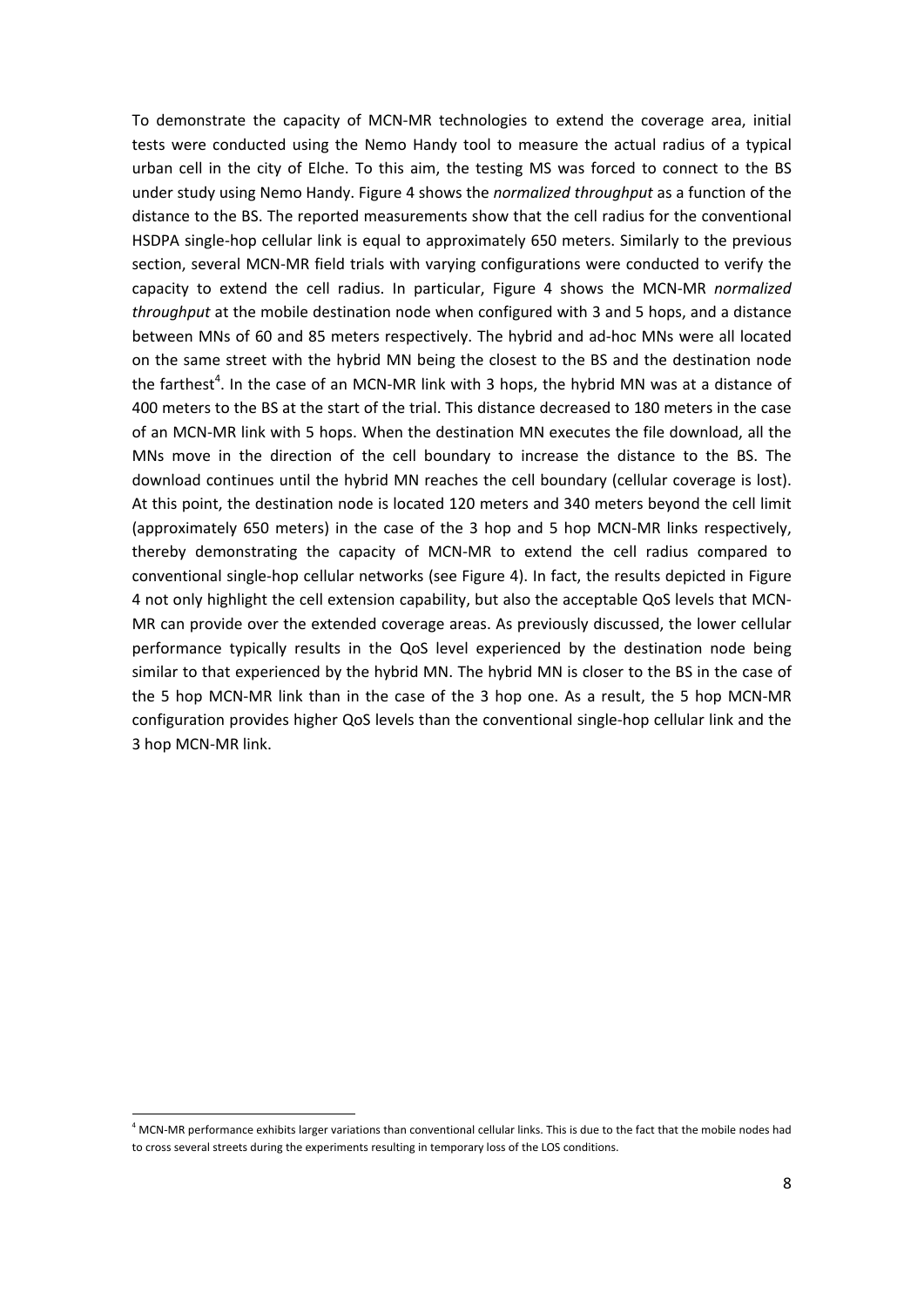

Figure 4. MCN‐MR capacity to extend the radio coverage

#### **3.3. Indoor QoS**

Cellular trasnmissions can experience a notable QoS degradation when entering indoor environments without interior pico or femto cells. An alternative to deploying indoor BSs is the use of MCN‐MR connections to extend outdoor QoS levels to indoor environments through the use of mobile relaying nodes. Field trials have been conducted in a shopping center of Elche to demonstrate this MCN‐MR capacity. The outdoor cellular BS used for the experiments was located at 500 meters to the entrance of the shopping center under LOS conditions. Figure 5 shows the *normalized throughput* experienced by a conventional single‐hop HSDPA connection as the MS walks inside the shopping center and is locked to the outdoor BS. The conducted experiments show that the outdoor QoS is maintained next to the entrance, but rapidly decreases as the user walks inside the shopping center due to the signal attenuation.

Three different MCN‐MR configurations with 2, 3 and 4 hops, and a distance between MNs of 75 meters were also tested. At the start of the tests, the hybrid MN is located outside the shopping center (75 meters away from the entrance), while the ad-hoc MNs and the destination node are located inside. The distance of the destination node to the entrance of the shopping center increases with the number of ad‐hoc hops in the MCN‐MR configuration. When the destination node executes the file download, all the MNs move 75 meters inward (the hybrid MN ends up just inside the shopping center). Indoor markers using Nemo Handy were necessary to measure distances due to the poor indoor GPS signal. At the time of the experiments, the shopping center was crowded and people were continuously blocking the LOS conditions between the ad‐hoc MNs. However, the results depicted in Figure 5 show that MCN‐MR technologies are capable of increasing indoor QoS performance to levels close to that experienced in outdoor conditions with better cellular signal quality. The capacity to extend the cellular radio coverage is also observed in the results depicted in Figure 5 since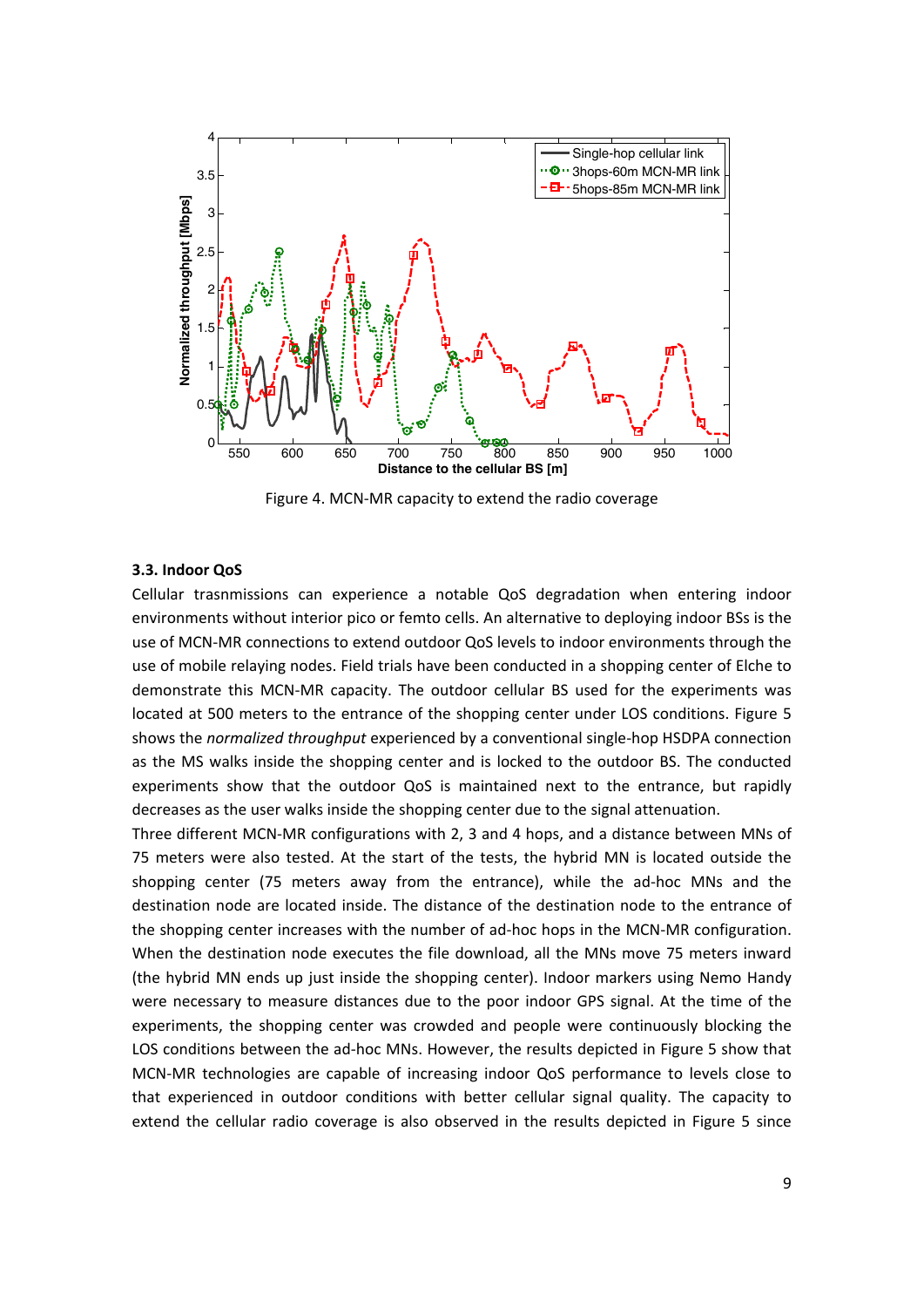MCN-MR is capable of maintaining active communication links at higher distances than singlehop cellular systems.



Figure 5. MCN‐MR capacity to improve indoor QoS levels

#### **3.4. QoS under NLOS Conditions**

The presence of obstacles significantly attenuates wireless signals and can result in shadow areas, which can prevent providing homogeneous QoS levels across a cell. The field experiments reported in [2] for MCN networks with fixed relays showed that the use of relay nodes can help reduce the disadvantages experienced under single‐hop cellular NLOS conditions. To do so, MCN technologies should replace large‐distance NLOS single‐hop cellular links by shorter-distance LOS multi-hop communications. In this context, the aim of this section is to complement the conclusions reported in [2], and demonstrate that MCN-MR networks can also enhance the single‐hop cellular performance when a MS operates under NLOS conditions.

The field trials have been conducted in a typical urban cell in the city of Elche with the destination node turning around an intersection corner. This setting allows reproducing the traditional signal attenuation experienced when passing from LOS to NLOS conditions. To do so, the MS is locked to the same BS providing service under LOS conditions, i.e. a cellular handover is not allowed when turning around the corner. Figure 6 shows the *normalized throughput* experienced by a single‐hop cellular link when experiencing LOS and NLOS conditions as the MS turns around the intersection corner. The negative distances represent the distance to the corner under LOS conditions, and the positive ones the NLOS distances after turning the corner. The reported measurements show how the single‐hop cellular QoS rapidly decreases after turning around the corner and the MS enters NLOS conditions with the serving BS. The MCN-MR performance has been analysed under two different multi-hop configurations. Both of them consider a hybrid MN, two ad‐hoc relaying MNs, and a destination node, but with different distances among the mobile nodes. At the start of the experiments, the hybrid, ad-hoc and destination MNs are placed linearly under LOS conditions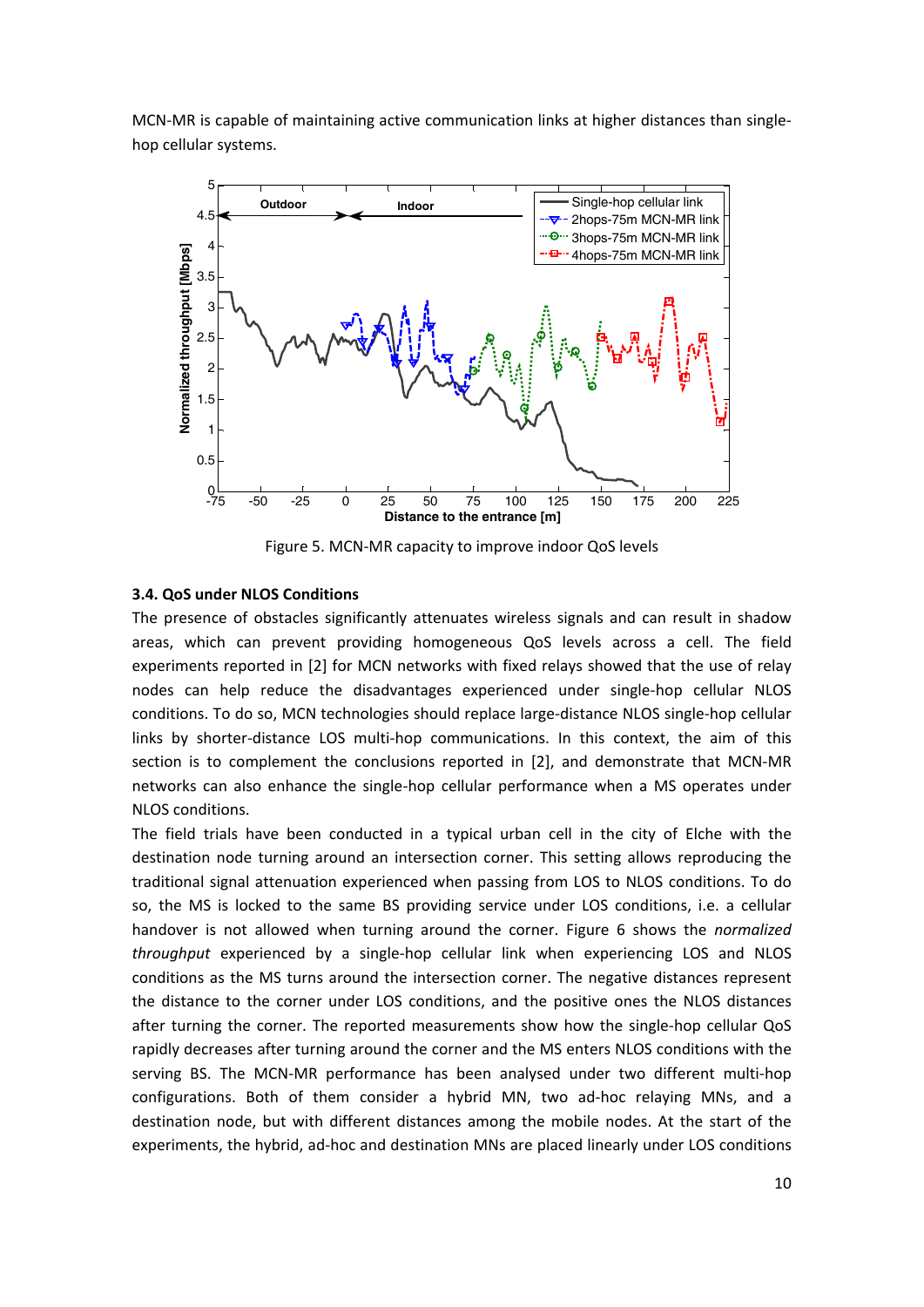with the serving BS. Once the file download is executed, the MNs walk towards the intersection corner, with the destination node being the first to turn around the corner. As the file download continues, ad-hoc MNs and finally the hybrid MN reach the corner. The point at which the hybrid MN reaches the corner is marked in Figure 6 for each MCN-MR configuration. Figure 6 also represents the *normalized throughput* experienced at the destination MN for the two MCN‐MR configurations. The reported measurements show that MCN‐MR technologies can improve the NLOS QoS performance to levels experienced under LOS when adequately selecting the relay nodes (the mechanisms and criteria to select relay nodes are out of the scope of this paper). The performance difference between both MCN-MR configurations is a result of the varying distance among ad‐hoc nodes. A higher distance allows maintaining the connection during larger distances after turning the intersection corner. However, it also increases the time during which an 802.11g ad-hoc link experiences NLOS conditions when one of the ad‐hoc MNs turns the corner. This results in temporary deeper QoS degradations observed for the configuration with 50 meters between ad‐hoc MNs (Figure 6 around 40m).



Figure 6. MCN‐MR capacity to improve NLOS QoS levels

#### **3.5. Handover**

MCN‐MR technologies could also help improve the cellular QoS experienced in handover (HO) areas. In cellular systems, a handover process is launched when the quality of a cellular connection with a given cell degrades, and other nearby cells can provide better quality levels. Certain standards (e.g. UMTS) allow for the possibility of MSs to be simultaneously connected to several BSs (soft handovers) to improve their QoS. However, HO areas usually correspond to cell edges with low signal levels, and not all standards support soft handovers (e.g. HSDPA).

Urban field trials have reproduced the scenario illustrated in Figure 7 in order to demonstrate how MCN-MR technologies could help improve the QoS in HO areas. In this scenario, a MS moves from one cell to a neighbouring cell in order to force a handover (in this case, Nemo Handy did not lock to a specific BS). Figure 7 represents the HO area as the area with cellular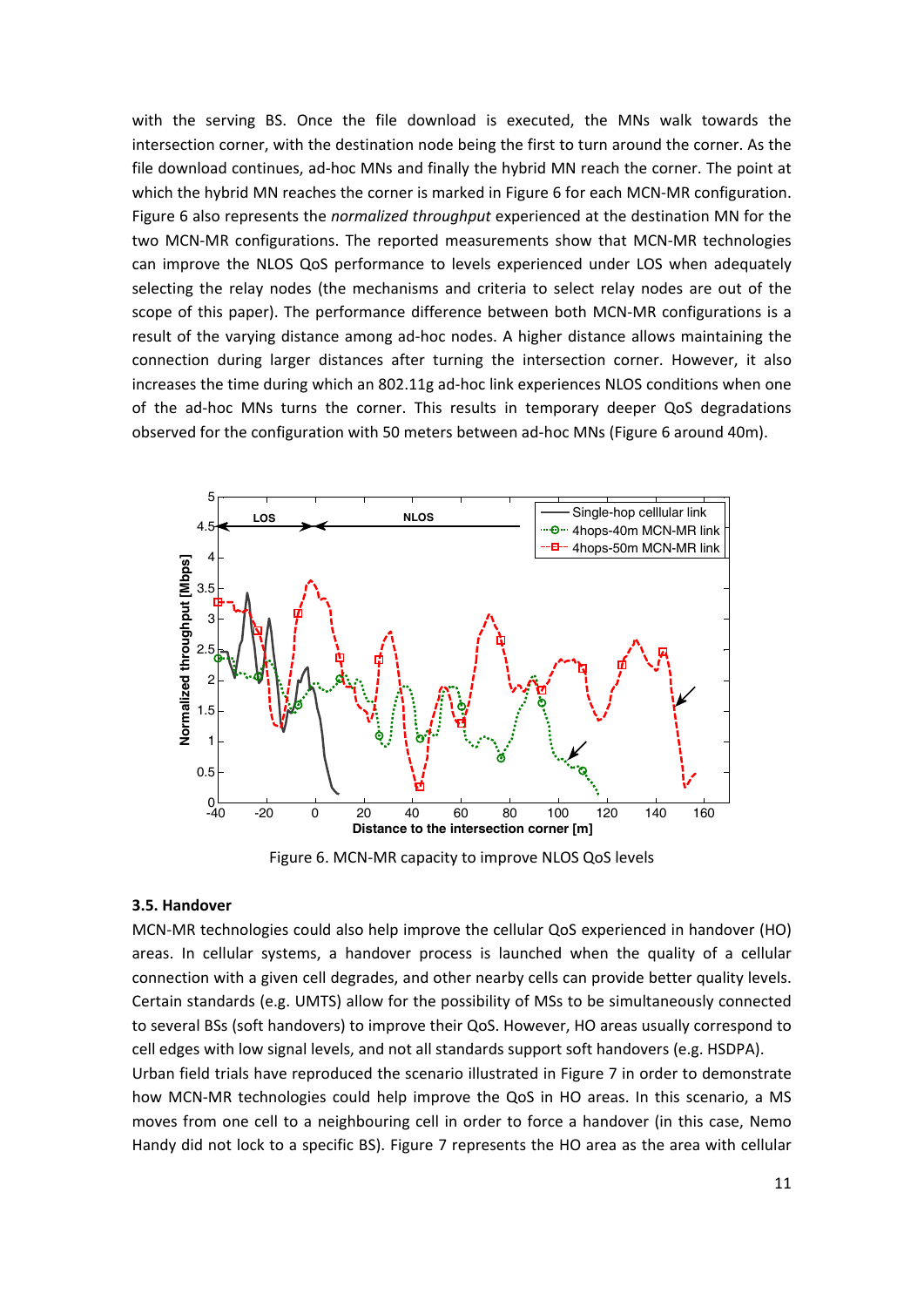coverage from the two cells. It is important to note that HSDPA does not support soft HO, and therefore the MS is always connected to one BS. Figure 7 shows the *normalized throughput* measured in the case of a single‐hop HSDPA cellular link as the MS moves from the source cell to the target cell. As shown in Figure 7, the performance significantly degrades (60‐70% on average) in the HO area due to the lower signal level. The performance improves rapidly when the HO process ends and the MS connects to the target cell offering better signal quality.

MCN‐MR technologies can help improving the QoS during a HO by replacing the single‐hop cellular connection when the MS enters the HO area with an MCN‐MR connection using a hybrid MN located outside the HO area and with good propagation conditions to the MS or destination node (for example, a hybrid MN located in the same street). This scenario was reproduced in Figure 7 using a hybrid MN that is 40 meters closer to the serving BS than the destination node. The *normalized throughput* as the MCN‐MR destination node crosses the HO area is significantly higher than in the case of a single-hop cellular link. During the experiment, the hybrid MN did not enter the HO area, and the MCN‐MR connection was capable of providing the destination node with QoS levels experienced outside the HO area. These unique experimental results show that MCN‐MR technologies could significantly improve the QoS as mobile nodes cross HO areas.



Figure 7. MCN‐MR capacity to improve QoS in handover areas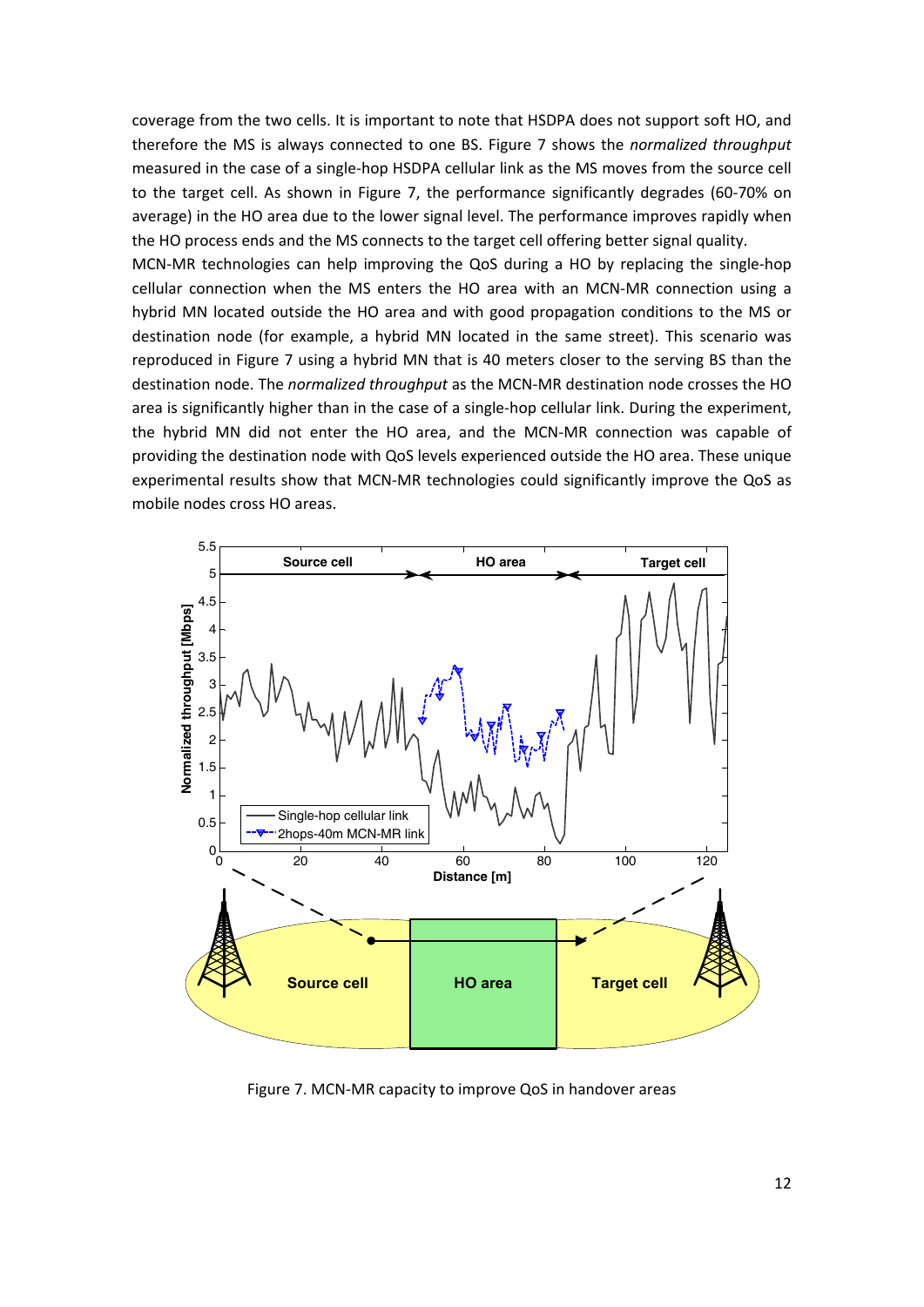## **3.6. Energy Efficiency**

Previous studies (e.g. [8] and [9]) emphasized the possible energy consumption benefits of multi‐hop cellular technologies. To experimentally evaluate this benefit, additional field tests have been conducted. These tests concentrate on uplink transmissions since energy gains for downlink transmissions are expected from the power management and saving techniques implemented at BSs. To measure such gains, access to operational BSs would have been necessary which was not possible for the authors at the time this study was conducted.

The field tests compare the energy consumed by a single-hop uplink HSUPA cellular transmission with that consumed by a 2‐hop MCN‐MR connection. In the case of the single‐ hop uplink HSUPA test, the MS was static and located inside a building (the MS was 30 meters away from the entrance of the building). The serving cellular BS was located 200 meters away from the entrance of the building. The BS had LOS conditions with the entrance of the building and NLOS conditions with the MS. In the case of the 2-hop MCN-MR connection, the MS gained access to the BS through a hybrid MN located at the entrance of the building and experiencing LOS conditions both with the BS and the MS. The energy consumption was measured using Nokia's Energy Profiler application. The measured energy consumption did not consider that corresponding to screen‐backlight, Bluetooth and other applications/processes running in the background.

The conducted field tests showed that the single‐hop uplink HSUPA cellular transmission from the MS to the BS required on average a transmission power of 15dBm and consumed 1.06µJ/bit. On the other hand, the cellular transmission from the hybrid MN to the BS required on average a transmission power of ‐20dBm and consumed 0.23µJ/bit. The 802.11g transmission from the MS to the hybrid MN consumed 0.29µJ/bit<sup>5</sup>. As a result, the MCN-MR connection only consumed 0.52µJ/bit, which represents a 50% reduction in the consumed energy compared to the single‐hop uplink HSUPA cellular transmission.

## **4. Conclusions**

The integration of cellular and ad-hoc technologies has been proposed to overcome certain limitations of conventional cellular architectures. Several analytical and simulation‐based studies proved the benefits of such integration in terms of QoS, capacity and energy consumption among others. However, to date, no study had ever experimentally evaluated the QoS benefits of multi‐hop cellular networks using mobile relays. In this context, this paper presents the results of an extensive field testing campaign conducted to evaluate the performance of MCN‐MR networks, and the conditions under which they can overcome the limitations of conventional single‐hop cellular systems. In particular, the conducted field tests have experimentally proved the capacity of MCN‐MR technologies to extend the cellular radius, increase the QoS at large distances to the serving BS, in indoor environments, under NLOS propagation conditions, and while crossing handover areas. The article has also experimentally demonstrated the capacity of MCN‐MR networks to reduce the energy consumption.

<sup>&</sup>lt;sup>5</sup> The 802.11g transmission was performed using a Nokia N97 handset in order to measure the energy consumption using Nokia's Energy Profiler application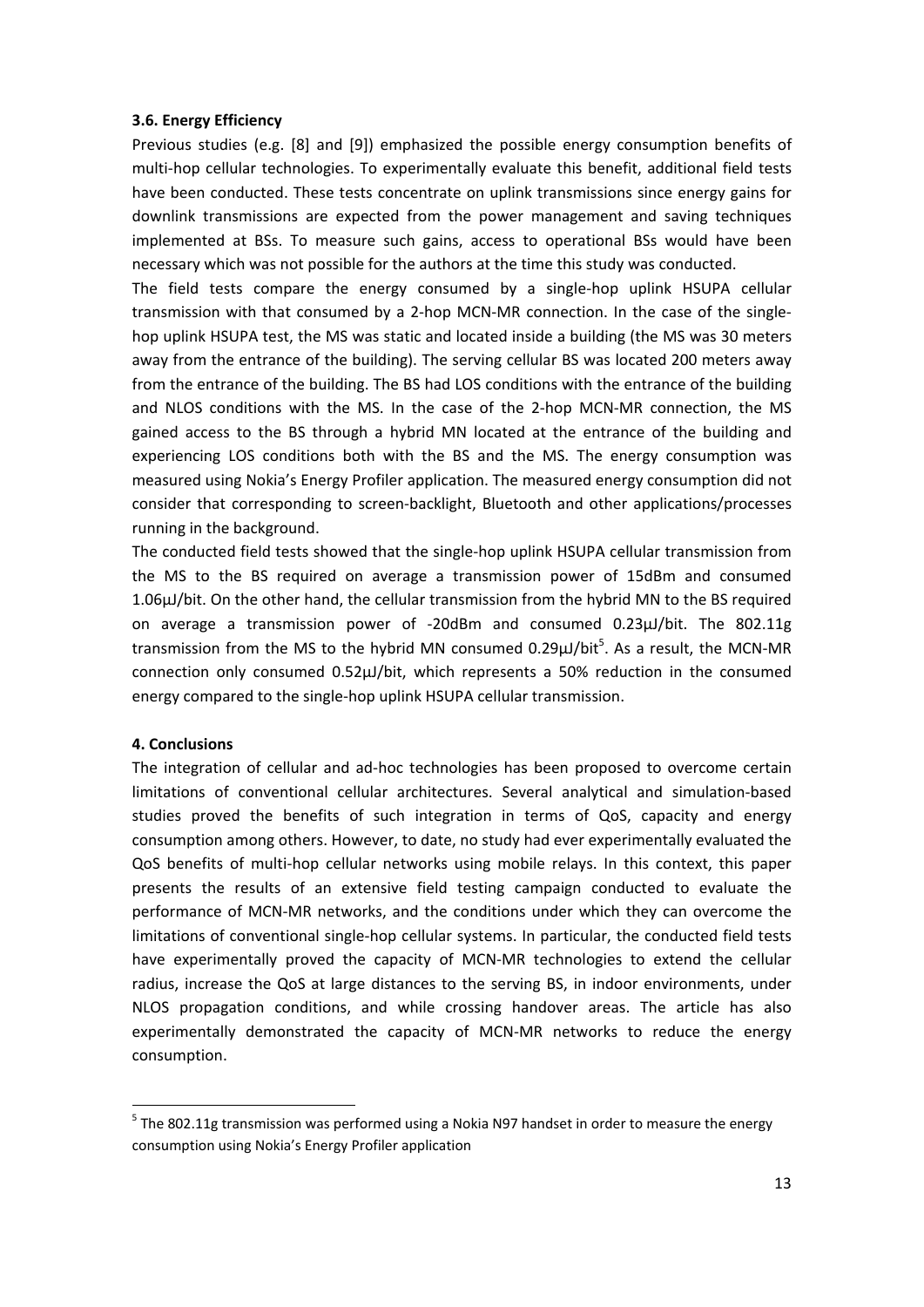#### **ACKNOWLEDGMENTS**

This work has been supported by the Spanish Ministries of Science and Innovation, and Economy and Competitiveness, and FEDER funds under the projects TEC2008‐06728 and TEC2011‐26109, and by the Local Government of Valencia under the grant ACIF/2010/161. The authors would also like to acknowledge the support of Orange Spain.

## **References**

- [1] K. Zheng et al., "Multihop Cellular Networks towards LTE-Advanced: Its Architecture and Performance", *IEEE Vehicular Technology Magazine, vol. 4, no. 3, pp. 40‐47*, Sept. 2009.
- [2] T. Wirth et al., "LTE‐Advanced Relaying for Outdoor Range Extension", *Proc. IEEE VTC Fall'09, pp. 1‐4*, Anchorage, Sept. 2009.
- [3] D. Cavalcanti et al., "Issues in Integrating Cellular Networks, WLANs, and MANETs: a Futuristic Heterogeneous Wireless Network", *IEEE Wireless Communications*, *vol. 12, no. 3, pp. 30‐ 41,* June 2005.
- [4] L. Long and E. Hossain, "Multihop Cellular Networks: Potential Gains, Research Challenges, and a Resource Allocation Framework", *IEEE Communications Magazine, vol. 45, no. 9, pp. 66‐73*, Sept. 2007.
- [5] R. Pabst et al., "Relay‐Based Deployment Concepts for Wireless and Mobile Broadband Radio", *IEEE Communications Magazine*, *vol. 42, no. 9, pp. 80‐ 89*, Sept. 2004.
- [6] W. Xinzhou et al., "FlashLinQ: A Synchronous Distributed Scheduler for Peer‐to‐Peer Ad‐ hoc Networks", *Proc. 48th IEEE ALLERTON, pp. 514‐521*, Monticello, Oct. 2010.
- [7] J. Munoz, B. Coll-Perales and J. Gozalvez, "Research Testbed for Field Testing of Multi-hop Cellular Networks using Mobile Relays", *Proc. 35th IEEE LCN*, *pp. 304‐307*, Denver, Oct. 2010.
- [8] A. Radwan and H.S. Hassanein, "Does Multi-hop Communication Extend the Battery Life of Mobile Terminals?", *Proc. 49th IEEE GLOBECOM, pp. 1‐5*, San Francisco, Nov. 2006.
- [9] H. Lei, X.F. Wang and P.H.J. Chong, "Opportunistic Relay Selection in Future Green Multihop Cellular Networks", *Proc. 72nd IEEE VTC‐Fall, pp. 1‐5*, Ottawa, Sept. 2010.

**Javier Gozalvez** (j.gozalvez@umh.es) received an electronics engineering degree from the Engineering School ENSEIRB (Bordeaux, France), and a PhD in mobile communications from the University of Strathclyde, Glasgow, U.K. Since October 2002, he is with the Miguel Hernandez University of Elche, Spain, where he is currently an Associate Professor and Director of the UWICORE Laboratory. At UWICORE, he is leading research activities in the areas of wireless vehicular communications, radio resource management, heterogeneous wireless systems, and wireless system design and optimization. He currently serves as Mobile Radio